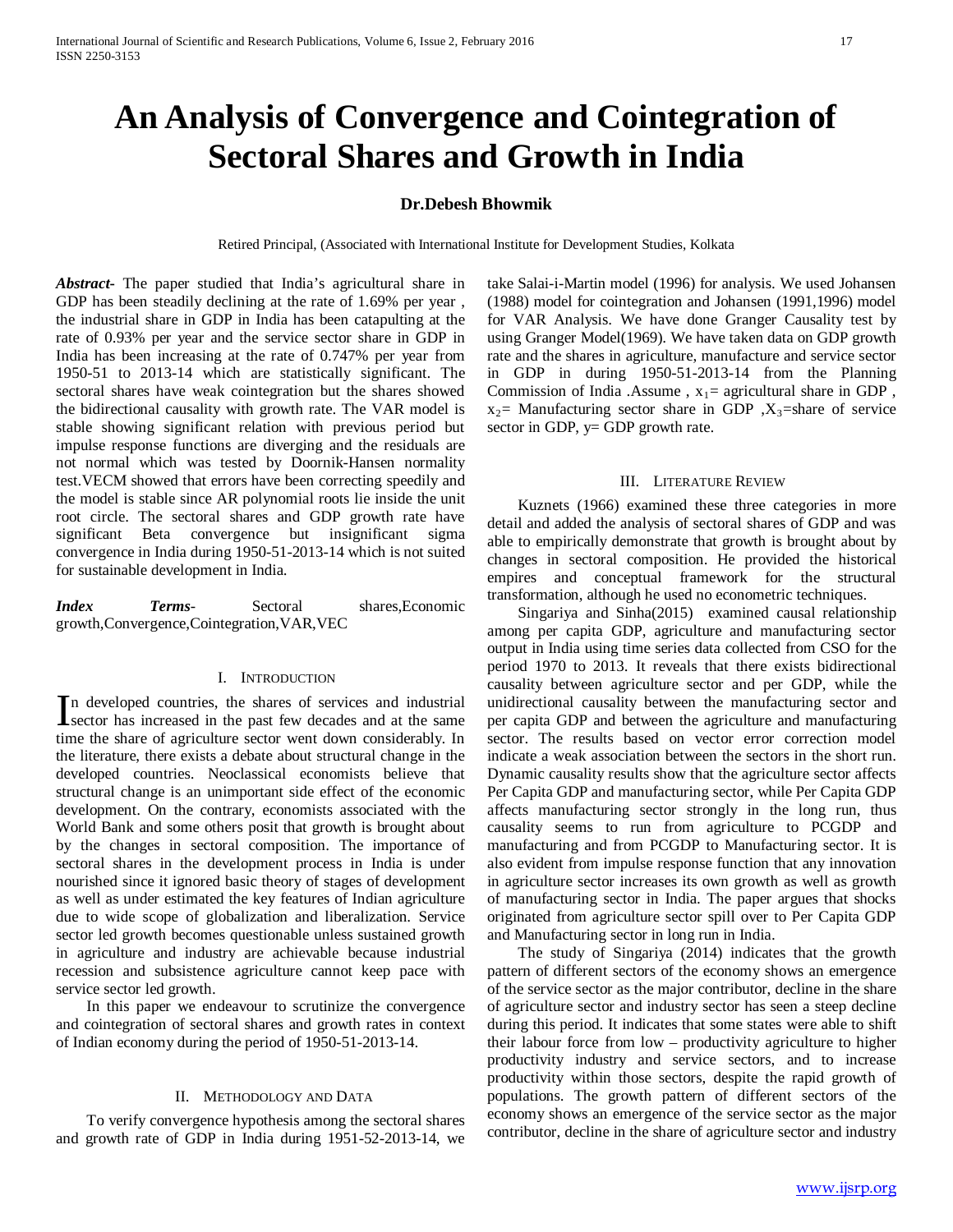sector has seen a steep decline during this period. It indicates that some states were able to shift their labour force from low – productivity agriculture to higher productivity industry and service sectors, and to increase productivity within those sectors. Ghate,Glomm and Liu(2012) studied the sectoral allocation of public infrastructure investments in the agriculture and manufacturing sectors in India. In addition to the changing employment and output shares of these two sectors, the capital output ratio in agriculture in India has fallen, while it has risen in manufacturing. To match these observations they construct a two sector OLG model with Cobb-Douglas technologies in both sectors. The preferences are semi-linear. They later extend the analysis to allow for a CES production function in the manufacturing sector. They conduct several policy experiments on the sectoral allocation of infrastructure across agriculture and manufacturing. They found: 1. The growth maximizing share of public capital going to agricultural is small with about 10%. This fraction stays constant even in the face of the relative decline of the agricultural sector. 2. The optimal funding level for public infrastructure is far bigger than the one suggested by one sector growth models. 3. Growth rates are decreasing in manufacturing tax rates and increasing in agricultural tax rate.

This study of Pais (2014) attempts to understand the growth and structure of the services sector in India through the analysis of the sub‐sectors within the s ervices sector at a level of disaggregationthat has so far not been adequately analysed in the literature. It identifies sub‐sectors wit hin services that have contributed mainly to GDP growth.

 The study of Hussain and Yik(2012) examines the contribution of economic sectors to economic growth in India and China by using time series data from 1978 to 2007. Three economic sectors were analyzed: agricultural sector, manufacturing sector and services sector. Augmented Dickey-Fuller (ADF) unit-root test shows that the time series data are stationary at first difference. Then, correlation analysis indicates that each economic sector has strong, positive and significant linear relationship with economic growth in China and India. In addition, the results of multiple regression analysis show that agriculture, manufacturing and services sectors have positive relationship with GDP per capita in China and India.

 Gordon and Gupta(2012) analyzed the factors behind the growth of the services sector in India because growth acceleration of the services in the 1990s was mostly due to fast growth in communication services, financial services, business services (IT) and community services. While factors such as a high income elasticity of demand for services, increased input usage of services by other sectors, and rising exports were important in boosting services growth in the 1990s, supply side factors including reforms and technological advances also played a significant role. The large growth potential of Indian services exports is well known, but the paper finds that there is also considerable scope for future rapid growth in the Indian service economy provided that deregulation of the services sector continues. The paper shows that employment growth in the Indian services sector has been quite modest, thus underscoring the importance of industry and agriculture also growing rapidly.

 Tregenna (2007) analyses the role of manufacturing in South African economic development and concludes that manufacturing has been especially important through its strong

backward linkages to the service sector and other sectors of the economy.

 For India recent papers reach contradictory conclusions. Katuria and Raj (2009) examined the engine of growth hypothesis at regional level for the recent period and conclude that more industrialised regions grow more rapidly. On the other hand, Thomas (2009) concluded that services have been the prime mover of growth resurgence in India since the 1990s. Chakravarty and Mitra (2009) find that manufacturing is clearly one of the determinants of overall growth, but construction and services also turn out to be important, especially for manufacturing growth.

 The paper of Mukherjee(2012) shows that services is the fastest growing sector in India, contributing significantly to GDP, GDP growth, employment, trade and investment. Labour productivity in services is the highest and it has increased overtime. India is a major proponent of liberalizing services both in the WTO and in its bilateral trade agreements. Economic growth has slowed down. Growth in employment in services has not been commensurate with the share of the sector in GDP. Although India is portrayed as a major exporter of services, its rank among WTO member countries in services exports is lower than that of China's and its export competitiveness concentrate in few sectors and a few markets. The paper identifies a number of barriers faced by the services sectors and suggests policy measures, which, if implemented, will lead to inclusive growth, increased productivity, generate quality employment, increase trade and investment, and enhance India's global competitiveness in services.

 Bharati Singh (2012) stated that till the decade of 1990s many studies raised doubts about the sustainability of service-led growth in India. Most often it was stated that growth in manufacturing is required to give a boost to services, employment growth, income generation, and trade balance. It is now increasingly being realized that the resilience of the Indian economy is due to the resilience of the services sector. Numerous studies since 2000s have shown that services induced growth of GDP of India is feasible. The service-led growth model is sustainable not only from the economic perspective but from social and environmental perspectives as well. To realize the maximum potential from high growth of services India should make investment in education, entrepreneurship, technology, modern means of communication and transportation, and social development. Policy reforms should be initiated to liberalise the service sub-sectors like trade (retail and wholesale), financial services, and software services that will help in faster growth through attraction of FDI. So also, labour reforms are desirable to take advantage of the demographic dividend.

 The paper of Behera (2012) analyses the trends in sectoral shares in state domestic product and inter-sectoral linkages in Odisha for the period 1980-81 to 2011-12. Results drawn from Granger causality test suggest that there is a weak linkage between primary and secondary sectors in the growth process. In the case of primary and tertiary sector services, though the primary sector does not show linkages with the tertiary sector as a whole, it does have linkages with some important sub-services like trade, hotel and restaurant services. Between secondary and sub-sector of tertiary sectors, there is an independent relationship of industry with trade, hotel and restaurant, and community,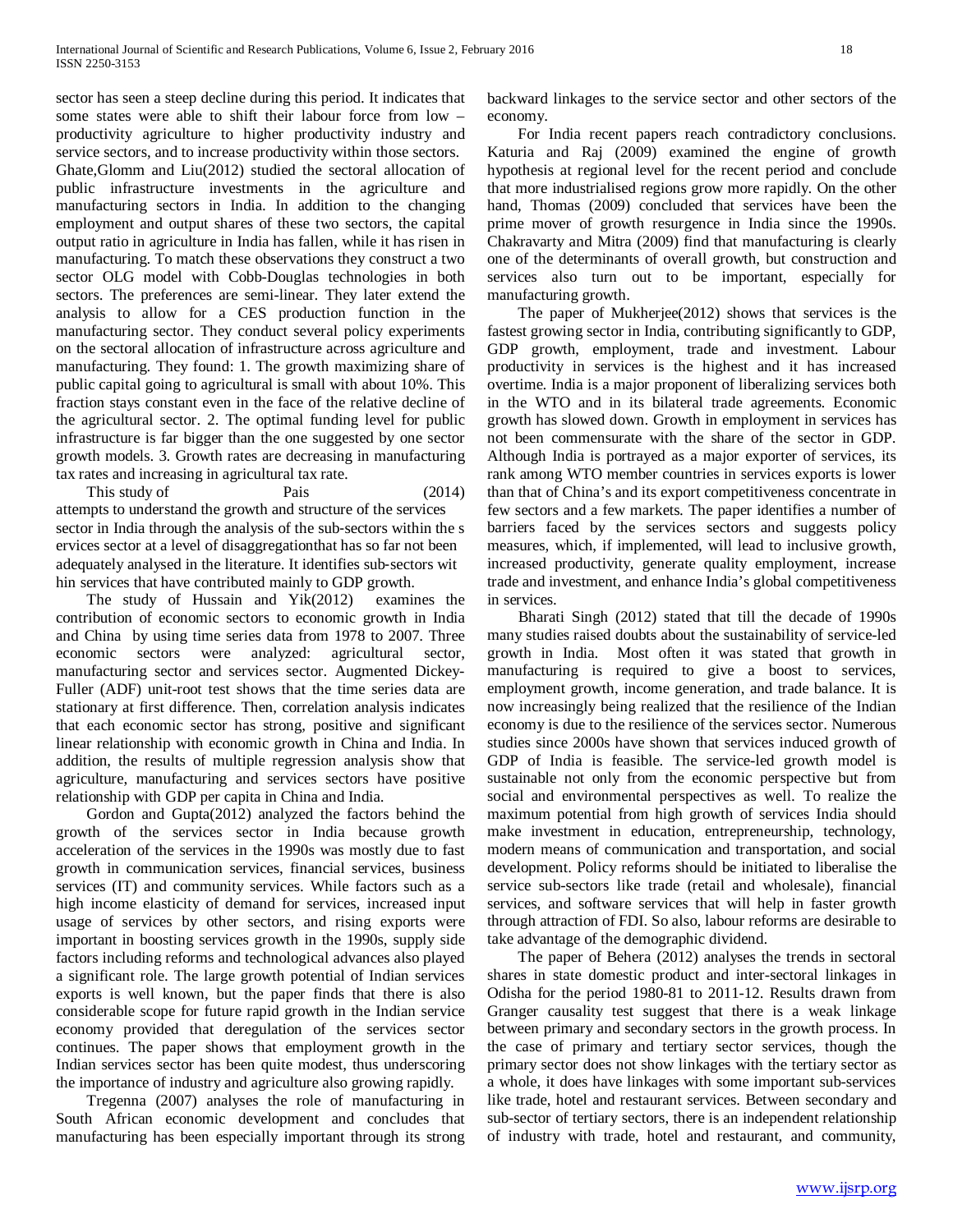social and personal services. However, there is a unidirectional causality between secondary to finance, insurance, real estate and business services on one hand and transport, storage and communication to secondary sector on the other. The long-run cointegration results show a strong relationship between secondary and TSC services in the economy on one hand and independent long run relationship within FIRB on the other. However, results based on error correction model indicate a weak association between the sectors in the short run. Though the linkage is significant between the sectors, but it is not linked with three sector analysis where primary sector is completely missing for a relatively faster adjustment towards long run equilibrium rate of growth.

 Vijay Subramaniam and Michael Reed (2009) estimated an econometric model that incorporates the linkages among the sectors (agriculture, manufacturing, and service) using a Vector Error Correction Model (VECM). This procedure is employed to identify the existence of long-run and short-run relationships among different sectors in the economies of Poland and Romania. The empirical findings from the analysis confirm that the different sectors in the Romanian and Poland economies moved together over the sample period, and for this reason their growth was interdependent. This implies that once the sectors deviate from the stable, long-run path the sectors have the tendency to return to the long-run equilibrium.

 Kularatne and Sivarajasingham(2015) studied that the Sri Lankan economy has been undergoing structural changes for the last few decades. The existence of dynamic linkages among the three major sectors- agriculture, industry and services of the Sri Lankan economy are examined in this paper for the period of 1960-2011. They employed graphical analysis including scatter plot, line graph, Confidence Ellipse and Nearest Neighbor fit to identify the basic features and the relationship between selected variables. The dynamic sectoral growth linkage results suggested the existence of inter-linkages across different sectors of the economy. ADF test and PP test were used to test the unit root characteristics of the time series variables. Inter temporal correlation results show that there exists a high positive statistically significant correlation between all sectors. Engel-Granger (EG) co-integration test provides further evidence for this. Error correction model estimates indicate that short run changes in Industry GDP have a positive impact on short run changes in Agriculture and services GDP. The results of Granger-causality test suggested that services growth causes agricultural and industrial growth significantly. The findings implied that by developing the services sectors, agricultural and industrial growth canbe simulated.

 Srikantha and Satyanarayan (2011) studied that there is a strong positive correlation between GDP and Agriculture Sector. Johnson's co-integration test indicates that there is an existence of cointegration between GDP and Agriculture Sector. Hence, it can be inferred that the agriculture sector and GDP have long-run equilibrium relationship between them. When Granger causality test is conducted with 2 years of lags and 3 years of lags, there is an existence of causal relationship in both the directions between GDP and agriculture sector at 10% level of significance. It indicates that GDP granger cause agriculture sector and at the same time agriculture sector granger cause GDP.

 Hamid and Hye(2012) verified that the structural changes of an economy entail that in the long run, the dynamics of sector shares (industrial, agricultural and services) are related to each other and to economic growth as well. In this study, the hypothesis that there is a long-term relationship between agricultural growth and other economic sectors growth is tested for the case of Iran, using autoregressive distributed lag model (ARDL) and variance decomposition analysis also. The time series data consists of data for the period 1959-2010. The results indicate that the long run relationship exists when the variables gross domestic product (Y), industrial value added (IN), agricultural value added (AG), services value added (SS) and oil and gas value added (O and S) remain to be dependent variables. The long run elasticity also shows that one percent increase in value added of IN, AG, SS and Oil and Gas, will cause the gross domestic product to increase by 0.216, 0.091, 0.431 and 0.156 percent respectively.

 The study of Ahmed,Amjad and Amber(2013) empirically tested the relationship between sectoral shares and economic growth by using the panel data for 20 developed countries. The results of the granger causality suggest that both services and agriculture sectors do granger cause economic growth, whereas industrial sector does not granger cause growth. Reverse causality does not hold for any of the three sectors. The results of Barro and Non-Barro regressions along with the set of control variables have suggested that services sector is negatively affecting growth, whereas both industrial and agriculture shares are positively affect economic growth.

#### IV. OBSERVATIONS FROM THE ECONOMETRIC MODELS

## **[A] General Econometric relations**

 According to semi log linear model, India's agricultural share in GDP has been steadily declining at the rate of 1.69% per year from 1950-51 to 2013-14 which is statistically significant. The estimated regression equations are given below. The actual agricultural share and its linear downward trend line are shown in the Fig-1.

 $Log(x_1)=4.025345-0.016972t$ 

 $(195.88)$ \*  $(-31.562)$ \*

 $R^2 = 0.9414$ , F=996.1778\*, DW=0.2517, x<sub>1</sub> = agricultural share in GDP,\* =significant at5%



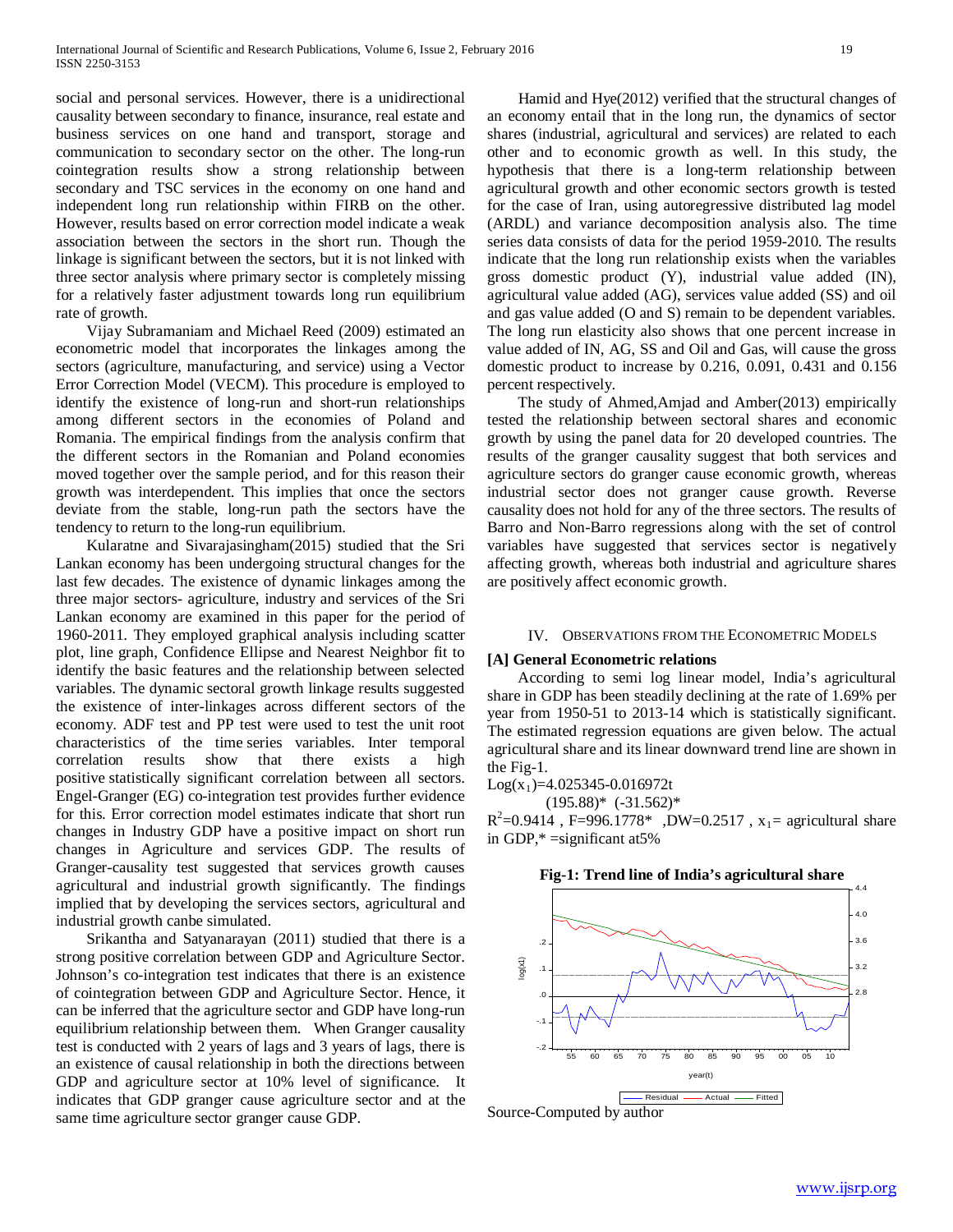The industrial share in GDP in India has been catapulting at the rate of 0.93% per year from 1950-51 to 2013-14 which is significant .The estimated semi log linear equation is given below.The upward linear trend line is shown in Fig-2.

 $Log(x_2)=2.8090+0.009364t$ 

 $(140.2039)*(17.86)*$ 

 $R^2 = 0.8372$ , F=319.04, DW=0.2152, x<sub>2</sub>= industrial share in GDP, $*$ = significant at 5% level





Source- Computed by author

 Similarly, the service sector share in GDP in India has been increasing at the rate of 0.747% per year during 1950-51-2013- 14.The estimated line is significant and is given below.The upward trend line is also shown in the Fig-3.

 $Log(x_3)=3.5075+0.007478t$ 

 $(287.39)*(23.4149)*$ 

 $R^2 = 0.898$ , F=548.256, DW=0.429, X<sub>3</sub>= service sector share in GDP,\*=significant at 5%



 The sectoral shares have great influence on the GDP growth rate in India.According to the double log model , it was estimated that one percent increase in agricultural share led to 1.678% decrease in GDP growth rate from 1951-52 to 2013-14 which is statistically significant.The estimated trend line is given in Fig-4.

 $Log(y)=7.95247-1.67866log(x_1)$  $(3.7997)^*$   $(-2.7908)^*$ 

 $R^2 = 0.1132$ , F=7.788\*, DW=1.98, Y= GDP growth rate, $X_1 =$ agricultural share in GDP,\*=significant at 5% level

# **Fig-4: Estimated line between agricultural share and GDP growth rate**



Source-Computed by author

 Again ,according to the double log model , it was estimated that one percent increase in industrial share per year led to 4.6147% increase in GDP growth rate per year from 1951-52 to 2013-14 which is statistically significant.The estimated trend line is given in Fig-5.

 $Log(y)=12.30655+4.6147log(x_2)$  $(-4.0891)^*$   $(4.80517)^*$ 

 $R^2 = 0.2745$ , F=23.089, DW=2.4405, y=GDP growth rate,  $x_2$ =industrial share in GDP,\*=significant at 5% level

## **Fig-5: Estimated line between growth rate and industrial share**



Source-Computed by author

 And one percent increase in service sector share per year led to 3.116% increase in GDP growth rate per year during 1951-52- 2013-14 which is statistically significant and the estimated equation is given below.In Fig-6,it is shown clearly.  $Log(y)=-9.58838+3.11609log(x_3)$ 

 $(-1.863)*$   $(2.278)*$ 

 $R^2 = 0.078$ , F=5.192\*, DW=1.96,  $y=$  GDP growth rate, $X_3 =$ service sector share in GDP,\*=significant at 5% level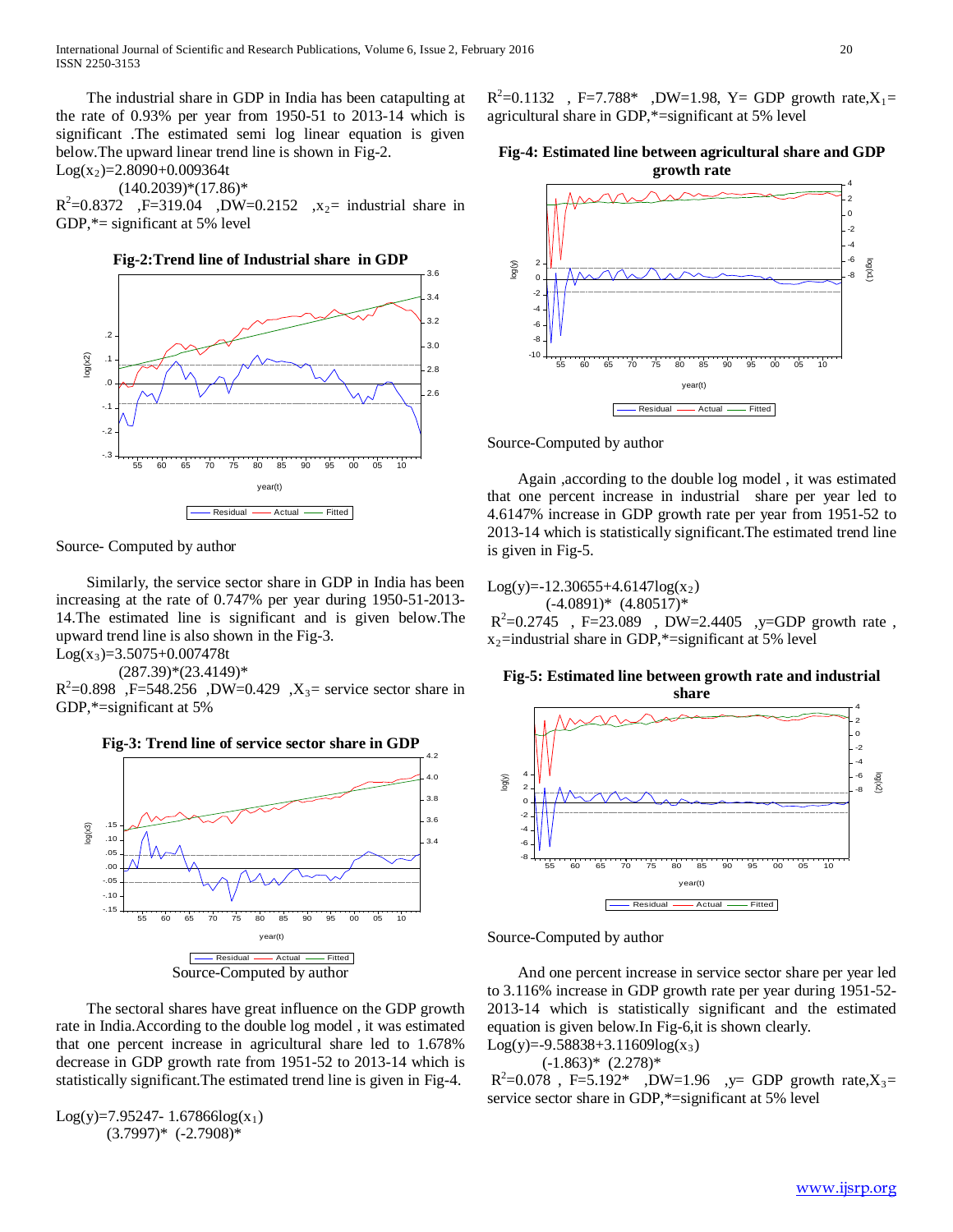**Fig-6:Estimated line between GDP growth rate and service** 



#### Source-Computed by author

 Now, if we estimate growth rate of GDP with all the sectoral shares in GDP in India during 1951-52-2013-14 through multiple double log regression model,we found that one percent increase in agricultural share, manufacturing share and service sector share per year which might leads to decrease in GDP growth rate by -4.478% per year ,( insignificant) increase by 3.475% per year(significant) and decrease by -13.400% per year (insignificant) respectively.

 $Log(y)=47.6717-4.4787log(x_1)+6.49394log(x_2)-13.4007log(x_3)$  $(1.0665)$   $(-1.162)$   $(3.4752)*$   $(-1.7357)$  $R^2 = 0.351$ , F=10.64\*,DW=2.408,\*=significant at 5% level

 The estimated model is shown in Fig-7.This estimation is insignificant but the model is stable.

**Fig-7.Estimated line through multiple regression** 



Source-Computed by author.

 In the Table-1, it is shown that the residuals of this regression has Auto correlation and Partial Autocorrelation problems and the Q stat are significant up to lag 8.

#### **Table-1:Autocorrelation and Partial autocorrelation**

| Autocorrelation   | <b>Partial Correlation</b> | AC<br><b>PAC</b>    | Q-Stat | Prob  |
|-------------------|----------------------------|---------------------|--------|-------|
| Ĭ.                | ï                          | $1 - 0.21 - 0.21$   | 3.1629 | 0.075 |
| f,                | п                          | 0.375<br>0.343<br>2 | 12.585 | 0.002 |
| I.                | ٠                          | 3<br>0.014<br>0.170 | 12.598 | 0.006 |
| ıГ                |                            | $4 - 0.16 - 0.32$   | 14.513 | 0.006 |
| I.                | п                          | $0.023 - 0.16$<br>5 | 14.550 | 0.012 |
| п<br>$\mathbf{L}$ | ٠                          | $6 - 0.10$<br>0.101 | 15.398 | 0.017 |
|                   | ٠                          | 0.021<br>0.137<br>7 | 15.429 | 0.031 |
| ٠                 | T.                         | $8 - 0.01 - 0.06$   | 15.455 | 0.051 |
| ı                 | r.                         | $9 - 0.01 - 0.13$   | 15.469 | 0.079 |
|                   | ٠                          | $1 -0.03 -0.06$     | 15.545 | 0.113 |
| f,                | T.                         | 0.011<br>0.104<br>1 | 15.555 | 0.158 |
| п                 | ٠                          | $1 -0.12 -0.08$     | 16.720 | 0.160 |
|                   | ٠I                         | $1 -0.03 -0.19$     | 16.831 | 0.207 |
| I.                | r.                         | $1 -0.03$<br>0.003  | 16.943 | 0.259 |
| ٠                 | T.                         | $1 -0.08$<br>0.062  | 17.599 | 0.284 |
|                   | f.                         | $0.006 - 0.05$<br>1 | 17.602 | 0.348 |
| ٠                 | ٠                          | $1 -0.01 -0.07$     | 17.615 | 0.414 |
| ٠                 | ٠                          | $1 -0.02 -0.03$     | 17.674 | 0.477 |
|                   | r.                         | $1 -0.06 -0.09$     | 18.017 | 0.521 |
|                   | ш                          | $2 -0.07 -0.14$     | 18.520 | 0.553 |
|                   | T.                         | $2 -0.06 -0.04$     | 18.886 | 0.592 |
|                   | ٠                          | $2 - 0.05$<br>0.032 | 19.148 | 0.636 |
|                   | ٠                          | $2 -0.04 -0.07$     | 19.372 | 0.679 |
|                   | T.                         | $0.037 - 0.08$<br>2 | 19.519 | 0.724 |
|                   | ٠                          | $2 -0.00 -0.01$     | 19.520 | 0.772 |
|                   | ٠                          | 2<br>$0.009 - 0.00$ | 19.529 | 0.813 |
|                   |                            | 2<br>$0.029 - 0.06$ | 19.621 | 0.846 |
|                   | ٠                          | $2 -0.01 -0.09$     | 19.647 | 0.877 |
|                   |                            |                     |        |       |

Source-Computed by author

 Moreover,it has serial correlation problems which was verified by residuals test of Breusch-Godfrey Serial Correlation LM test where  $nR^2 = 3.105985$  which insignificant in F statistic.

## **[B] Convergence test**

 All the sectoral shares in GDP and the GDP growth rates of India during 1951-52-2013-14 satisfied the Salai-i-Martin(1996) convergence criteria because the estimated regression line of the slopes of growth rate of all sectoral shares (Beta)and GDP growth rates and their 5 year average of initial values showed declining which is shown in Fig-14.  $β=42.87-8.43x$ 

 $(1.79) (-0.746)$ 

 $R^2$ =0.218, x= 5 year averages of initial values of variables



Source-Computed by author

 But the sectoral shares and GDPgrowth rates of India during 1951-52-2013-14 did not satisfy the Sigma convergence hypothesis of Salai-i-Martin(1996) because the trend line of the coefficient of variations of the said variables(sigma) during the above period showed upward rising which confirmed that there is no sigma convergence.It is shown in Fig-16.  $Log(z) = -0.8395 + 0.00415t$ 

$$
f(Z) = -0.8393 + 0.004131
$$

$$
(-58.36)^* \ (11.112)^*
$$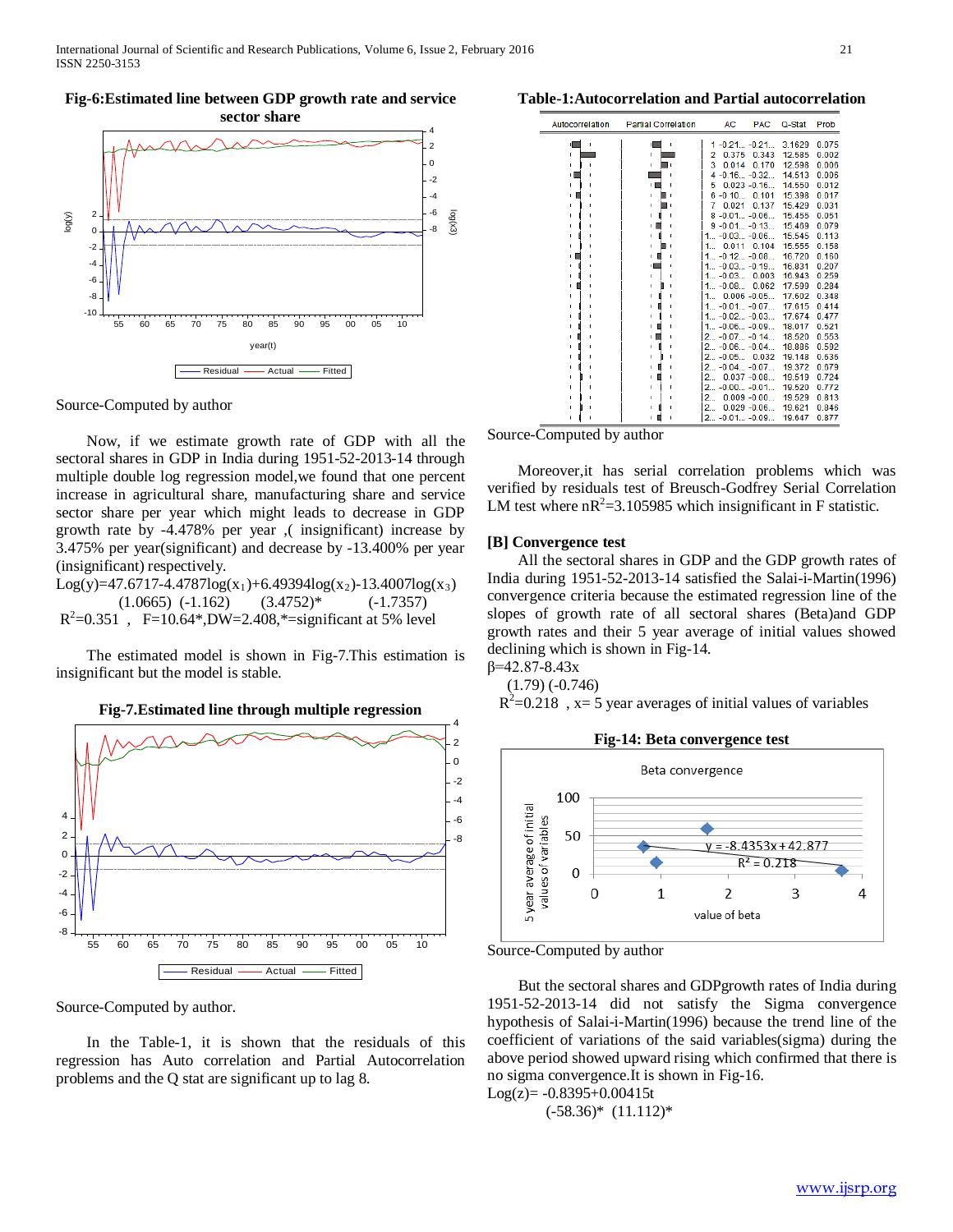$R^2=0.669$ , F=123.49<sup>\*</sup>, where z= coefficient of variation ( $\delta$ , ie, sigma), \*=significant at 5% level



## Source-Computed by author

 Thus the convergence of shares of agriculture, manufacture and service sector and GDP growth rate is weak and not strong.

## [C] **Cointegration,Causality and VAR**

 Johansen Cointegration Test suggests that Trace Statistic showed one cointegrating equation and Max Eigen Statistics showed two cointegrating equations which are significant. Therefore, the sectoral shares are cointegrated with GDP growth rate during 1951-52-2013-14.It is shown in Table-2.

## **Table-2:Cointegration Test (1)**

| Hypothesized no of Eigen value |          | <b>Trace Statistic</b> | 0.05 critical value | Prob.  |
|--------------------------------|----------|------------------------|---------------------|--------|
| CE(s)                          |          |                        |                     |        |
| None*                          | 0.452800 | 65.47375               | 47.85613            | 0.0005 |
| At most 1                      | 0.311187 | 28.69433               | 29.79707            | 0.0666 |
| At most2                       | 0.092438 | 5.954414               | 15.49471            | 0.7009 |
| At most3                       | 0.000620 | 0.037846               | 3.841466            | 0.8457 |
|                                |          | Max Eigen Statistic    |                     |        |
| None*                          | 0.452800 | 36.77942               | 27.58434            | 0.0025 |
| At most 1*                     | 0.311187 | 22.73992               | 21.13162            | 0.0295 |
| At most2                       | 0.092438 | 5.916568               | 14.26460            | 0.6239 |
| At most3                       | 0.000620 | 0.037846               | 3.841466            | 0.8457 |
|                                |          |                        |                     |        |

Source-computed by author,\*=rejection of hypothesis at 0.05 level.H0=no cointegration

 The variables are not cointegrated which was tested by cointegrating equation deterministic constant where tau-statistics and zstatistic are significant in the H0:series are not cointegrated which is given in the Table-3.

# **Table-3:Cointegration Test(2)**

| Dependent | tau-statistic | Prob. $*$ | z-statistic | $Prob.*$ |
|-----------|---------------|-----------|-------------|----------|
| $X_1$     | -4.740661     | 0.0169    | $-28.33463$ | 0.0444   |
| $X_2$     | -4.839077     | 0.0131    | $-29.09931$ | 0.0374   |
| $X_3$     | -4.727325     | 0.0174    | $-28.19563$ | 0.0458   |
| Y         | -6.937898     | 0.0000    | $-54.20277$ | 0.0000   |

Source-Computed by EViews-8,\*=significant at 5% level.

Granger Causality Test concludes that there are two-way causality among  $x_1, x_2, x_3$  and  $x_1, x_3$  and y but there is no causality between  $x_2$  and y which were supported by F statistic using lag 1 and is shown in Table-4.

## **Table-4: Granger causality Test among sectoral shares and growth rate**

| Null Hypothesis                    | Obs | F statistic | Prob.  |
|------------------------------------|-----|-------------|--------|
| $X_2$ does not Granger Cause $x_1$ | 63  | 0.05003     | 0.8238 |
| $X_1$ does not Granger Cause $x_2$ |     | 0.32318     | 0.5718 |
| $X_3$ does not Granger Cause $x_1$ | 63  | 0.09515     | 0.7588 |
| $X_1$ does not Granger Cause $x_3$ |     | 0.17783     | 0.6748 |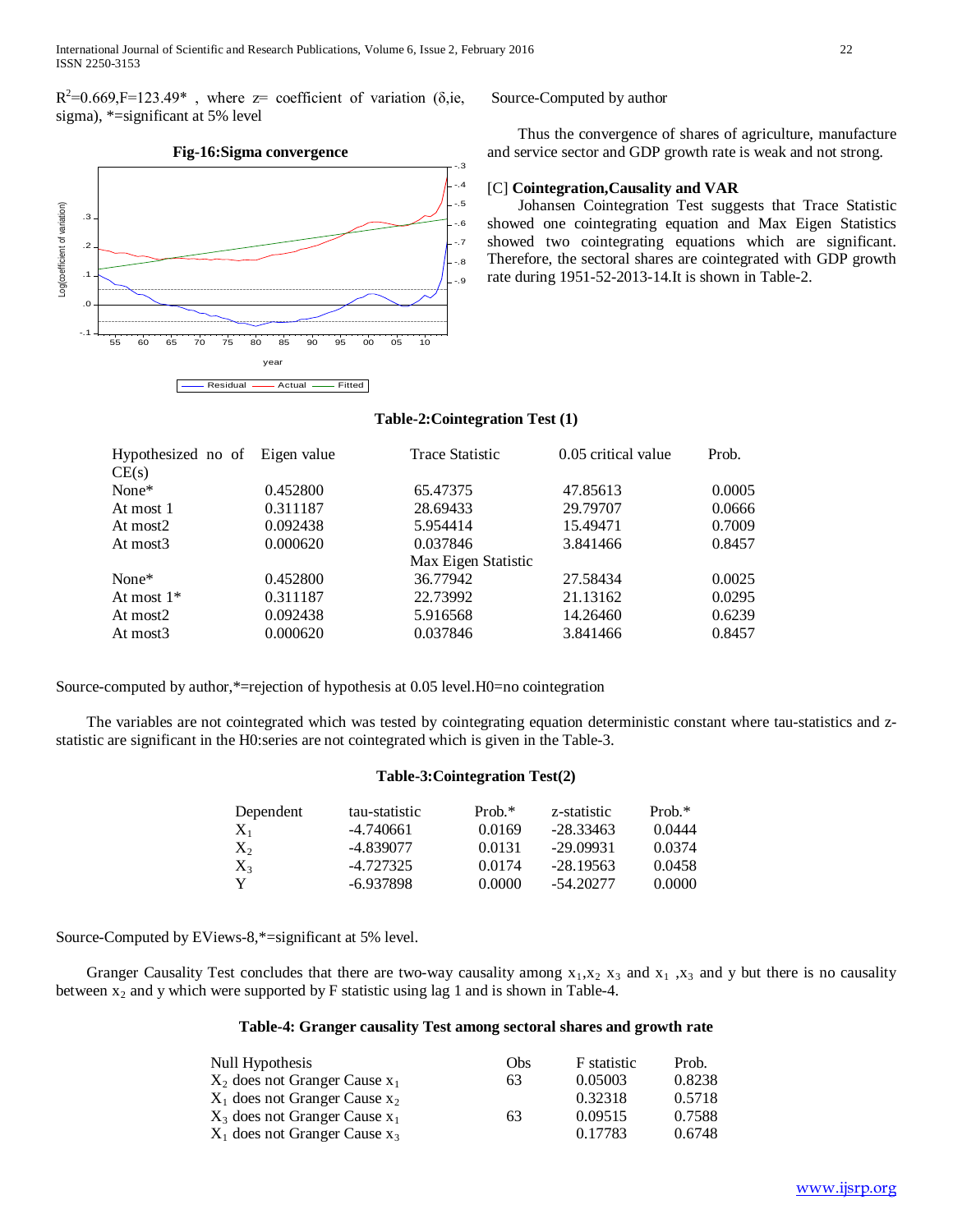| Y does not Granger Cause $x_1$          | 62 | 4.88366 | 0.0310   |
|-----------------------------------------|----|---------|----------|
| $X_1$ does not Granger Cause y          |    | 11.9058 | 0.0010   |
| $X_3$ does not Granger Cause $X_2$      | 63 | 0.44898 | 0.5054   |
| $X_2$ does not Granger Cause $X_3$      |    | 0.00103 | 0.9745   |
| $X_2$ does not Granger Cause $X_3$      |    | 0.00103 | 0.9745   |
| Y does not Granger Cause $X_2$          | 62 | 0.73860 | 0.3936   |
| X <sub>2</sub> does not Granger Cause Y |    | 20.4909 | $3.E-05$ |
| Y does not Granger Cause $X_3$          | 62 | 6.73126 | 0.0119   |
| $X_3$ does not Granger Cause Y          |    | 7.53619 | 0.0080   |
|                                         |    |         |          |

Source-Computed by author

The estimated VAR model is given below.

 $X_{1t}$  = -260.9326+3.6091 $X_{1t-1}$ +2.8005 $X_{2t-1}$ +2.5198 $X_{3t-1}$ -0.0534 $Y_{t-1}$  $(-3.070)^*$   $(4.231)^*$   $(3.21)^*$   $(3.027)^*$   $(-1.22)$  R2 =0.982 , F=812.51\* ,AIC=3.49 ,SC=3.66  $X_{2t}$ =63.0254-0.6273 $X_{1t-1}$ -0.315 $X_{2t-1}$ -0.623 $X_{3t-1}$ +0.00245 $Y_{t-1}$  $(1.32)$   $(-1.295)$   $(0.636)$   $(-1.31)$   $(0.098)$  R2 =0.96 ,F=382.78\* , AIC=2.351 ,SC=2.53  $X_{3t}$ =263.8704-2.653 $X_{1t-1}$ -2.8237 $X_{2t-1}$ -1.5445 $X_{3t-1}$ +0.05209 $Y_{t-1}$  $(4.11)^*$   $(-4.008)^*$   $(-4.008)^*$   $(-2.39)^*$   $(1.53)$  $R^2$ =0.97, F=585.109\*, AIC=2.98, SC=3.154  $Y_t$ =-743.237+7.4534 $X_{1t-1}$ +8.6411 $X_{2t-1}$ +7.0426 $X_{3t-1}$ +0.1151 $Y_{t-1}$  $(-2.89)^*$   $(2.88)^*$   $(3.265)^*$   $(2.789)^*$   $(0.866)$  $R^2 = 0.431$ , F=10.809, AIC=5.71, SC=5.88, \*= significant at 5% level.

 Thus agricultural and service sector shares are significantly related with previous period of all sectoral shares as well as GDP growth rate is significantly related with previous period's sectoral shares. The estimated equations have high  $R^2$  and F.

 This VAR model satisfies the stability condition because all inverse roots in AR characteristic polynomial lie inside the unit root circle(values of roots are given below in Table-5). The unit root circle is shown in Fig-8.

## **Table-5:Value of roots**

| Root                                      | $0.997248 - 0.010405i$ | $0.997248 + 0.010405i$ | 0.363549 | 0.136930 |
|-------------------------------------------|------------------------|------------------------|----------|----------|
| <b>Modulus</b>                            | 0.997302               | 0.997302               | 0.363549 | 0.136930 |
| $\alpha$ $\alpha$ $\beta$ $\beta$ $\beta$ |                        |                        |          |          |

Source-Computed by author





Source-Computed by author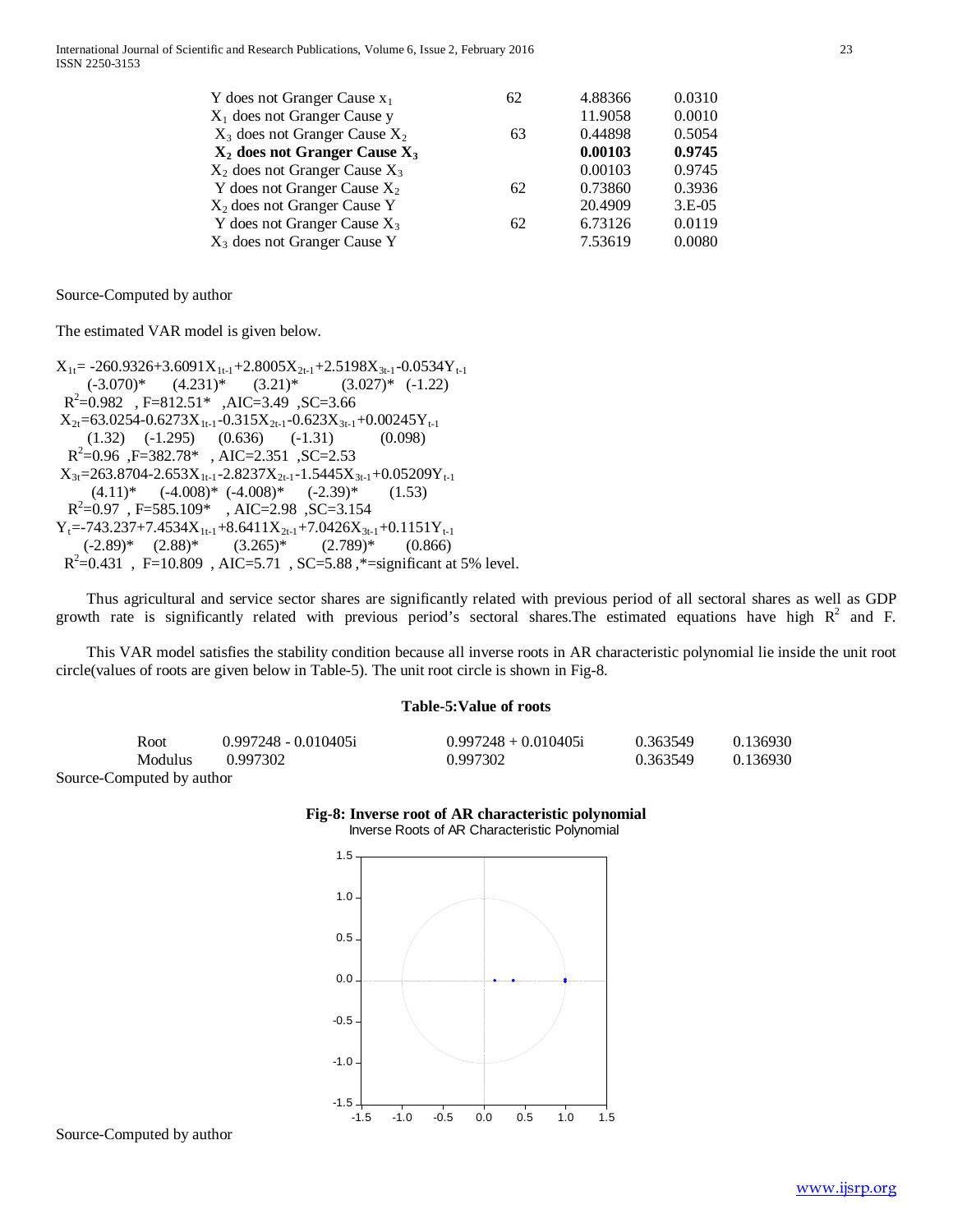Residual test for correlogram confirms that the VAR model has Autocorrelation problem which is shown in Fig-9 below.



Source-Computed by author

VAR residual serial correlation LM test suggests that it has serial correlation which is shown in the Table-6.

Table-6.VAR serial correlation LM test

| Lag 1 2 3 4 5 6 7 8 9 10 11 12                                                |  |  |  |  |  |  |
|-------------------------------------------------------------------------------|--|--|--|--|--|--|
| LM stat 21.09 12.37 12.64 12.32 16.74 17.94 11.55 17.76 24.44 5.90 6.25 31.72 |  |  |  |  |  |  |
| Prob 0.17 0.71 0.69 0.72 0.40 0.32 0.77 0.33 0.08 0.98 0.98 0.01              |  |  |  |  |  |  |

Source-Computed by author

 Doornik-Hansen VAR residual normality test showed that the residuals are not multivariate normal because Chi-square distribution of skewness and kurtosis components are not significant.In Table-7 , this is given.

# **Table-7:Normality test**

| Component      | <b>Skewness</b> | Chi-sq         | df     | Prob.  |
|----------------|-----------------|----------------|--------|--------|
|                | 0.160140        | 0.315740       | 1      | 0.5742 |
| 2              | 0.271047        | 0.889638       | 1      | 0.3456 |
| 3              | 0.439009        | 2.244647       | 1      | 0.1341 |
| 4              | 0.539668        | 3.292022       | 1      | 0.0696 |
| joint          |                 | 6.742047       | 4      | 0.1502 |
| Component      | Kurtosis        | Chi-sq         | df     | Prob.  |
|                | 5.112755        | 14.64254       | 1      | 0.0001 |
| 2              | 3.116093        | 0.341283       | 1      | 0.5591 |
| 3              | 3.763536        | 1.618767       | 1      | 0.2033 |
| 4              | 4.161352        | 2.398429       | 1      | 0.1215 |
| Component      | Jarque-Bera     | Df             | Prob.  |        |
|                | 14.95828        | 2              | 0.0006 |        |
| $\mathfrak{D}$ | 1.230921        | 2              | 0.5404 |        |
| 3              | 3.863414        | $\overline{c}$ | 0.1449 |        |
| 4              | 5.690451        | 2              | 0.0581 |        |
| Joint          | 25.74306        | 8              | 0.0012 |        |

Source-Computed by author

Since most of the impulse response functions approach away from zero then the VAR is not stable.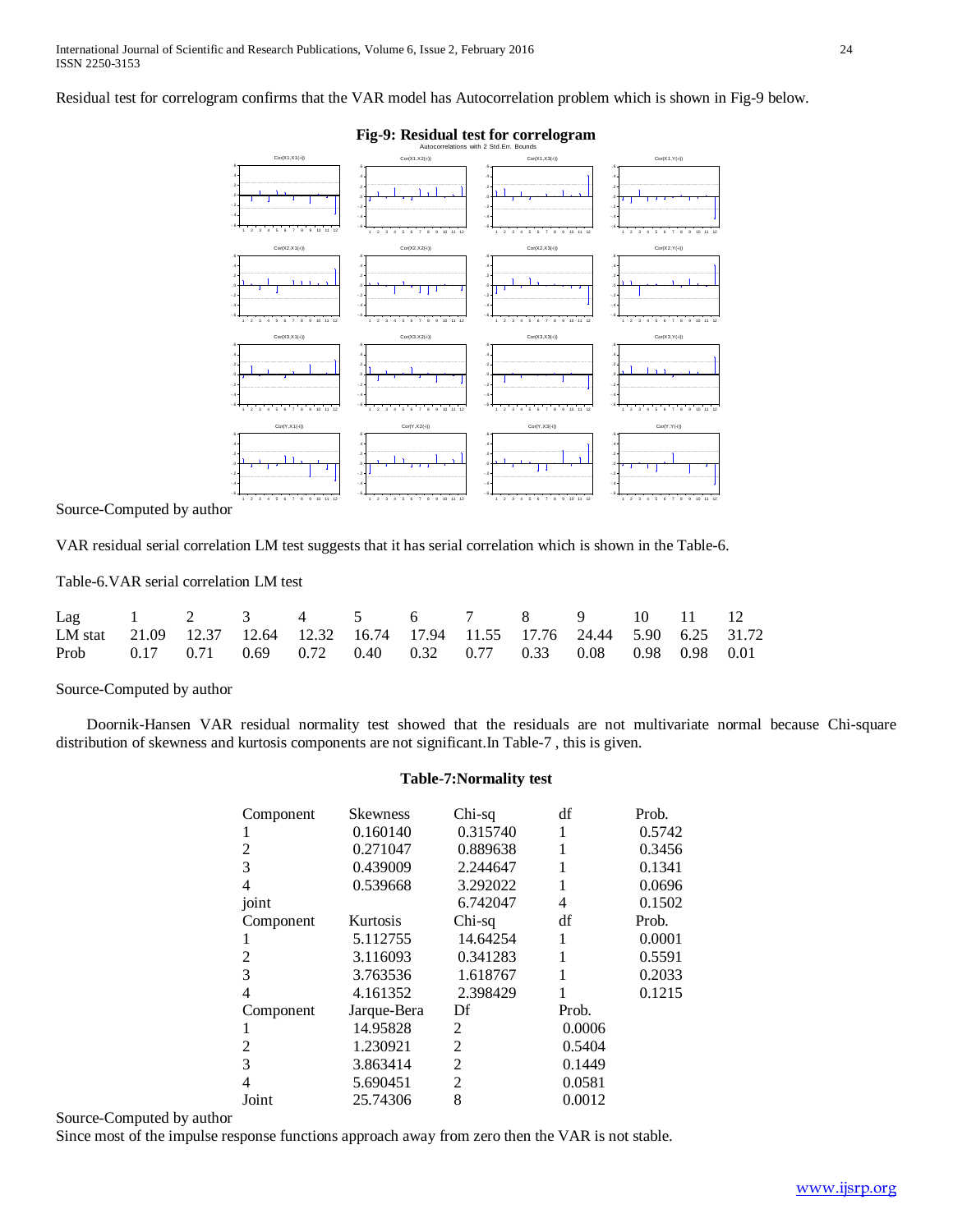## **Fig-10:Impulse Response Functions**



Source-Computed by author

The estimates of the VECM are given below.  $\Delta X_{1t}$ = -0.5246-0.486 $\Delta X_{1t-1}$ -0.785 $\Delta X_{2t-1}$ -0.3328 $\Delta X_{3t-1}$ +0.0581 $\Delta Y_{t-1}$ +0.7708EC<sub>1</sub>  $(-2.329)^*$   $(-0.3356)$   $(-0.549)$   $(-0.259)$   $(1.17)$   $(2.76)^*$  R2 =0.178 , F=2.38 ,AIC=3.169 ,SC=3.827  $\Delta X_{2t}$ =0.2437+0.689 $\Delta X_{1t-1}$ +0.8069 $\Delta X_{2t-1}$ +0.4179 $\Delta X_{3t-1}$ -0.0234 $\Delta Y_{t-1}$ -0.1058EC<sub>2</sub>  $(1.94)$   $(0.852)$   $(1.01)$   $(0.583)$   $(-0.848)$   $(-0.681)$  $R^2$ =0.062, F=0.727, AIC=2.45, SC=2.658  $\Delta X_{3t}$ =0.252-0.542 $\Delta X_{1t-1}$ -0.281 $\Delta X_{2t-1}$ -0.3603 $\Delta X_{3t-1}$ -0.0465 $\Delta Y_{t-1}$ -0.810EC<sub>3</sub>  $(1.451)$   $(-0.483)$   $(-0.254)$   $(-0.362)$   $(-1.214)$   $(-3.75)*$  $R^2 = 0.267$ , F=1.09, AIC=3.10, SC=3.13  $\Delta Y_t$ =0.444+1.211 $\Delta X_{1t-1}$ -0.460 $\Delta X_{2t-1}$ +1.407 $\Delta X_{3t-1}$ +0.134 $\Delta Y_{t-1}$ +4.931EC<sub>4</sub>  $(0.696)$   $(0.295)$   $(-0.1136)$   $(0.386)$   $(0.959)$   $(6.24)*$  $R^2=0.61$ , F=17.36\*, AIC=5.70, SC=5.90

The VECM states that the errors have been correcting speedily which are significant except  $EC_2$  and the first difference variables are not related significantly with previous periods.

 The residuals of VECM has three unit roots and other roots are less than one and all lie in the unit circle which state that the VECM is stable. It is shown in the Table-8.

## **Table-8:Value of roots**

| Root                    | <b>Modulus</b> |
|-------------------------|----------------|
| 1.000000                | 1.000000       |
| 1.000000                | 1.000000       |
| 1.000000                | 1.000000       |
| -0.082326 - 0.418084i   | 0.426112       |
| $-0.082326 + 0.418084i$ | 0.426112       |
| 0.360754                | 0.360754       |
| -0.176347 - 0.023885i   | 0.177957       |
| -0.176347 + 0.023885i   | 0.177957       |
|                         |                |

Source-Computed by author

The unit root circle is shown in Fig-11 where all roots lie inside the circle which proves stability.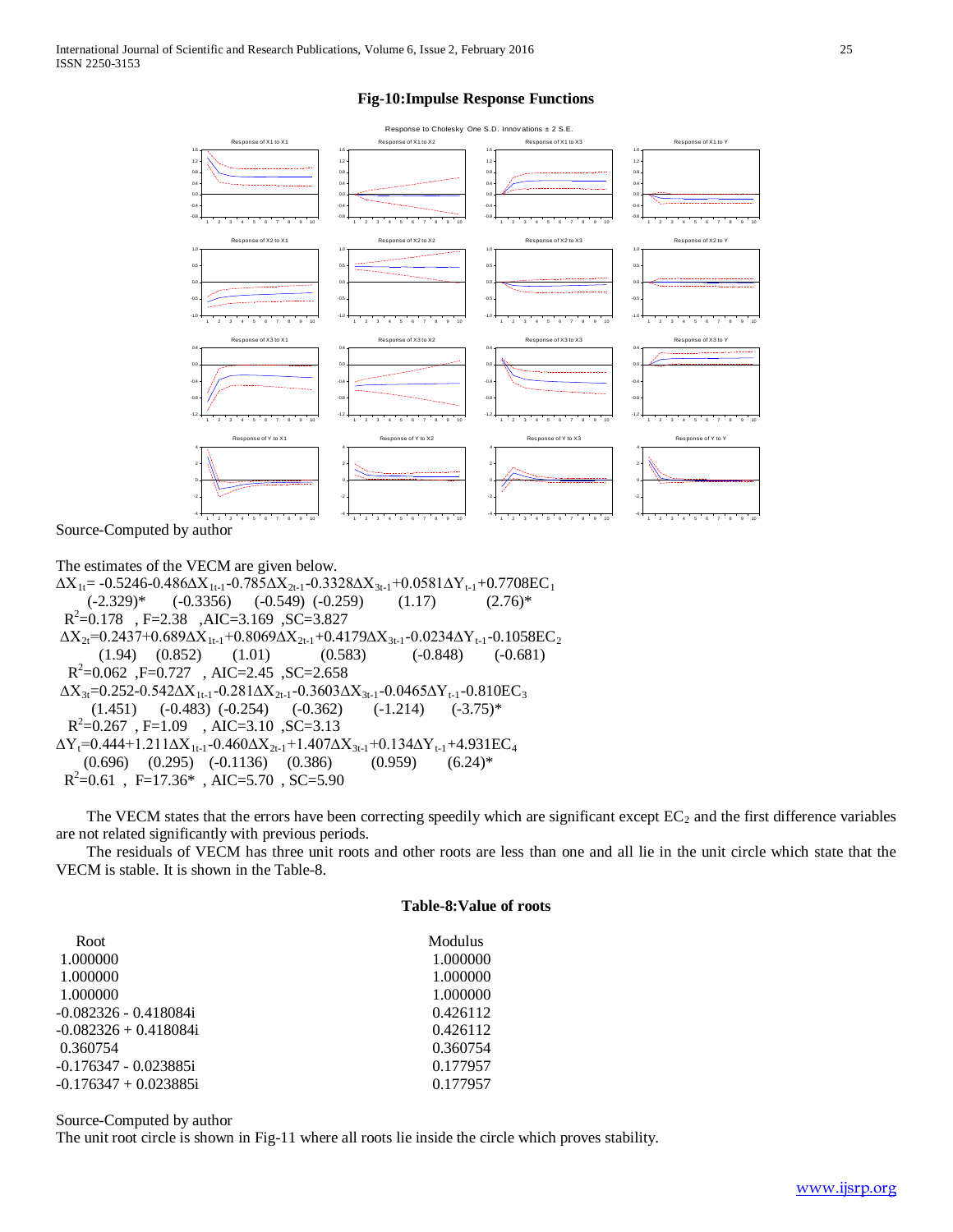## **Fig-11:Unit root circle**

Inverse Roots of AR Characteristic Polynomial



Source-Computed by author.

Residual test for correlogram of VECM showed autocorrelation problem which is found from the Fig-12.





Doornik-Hansen VEC residual normality test confirm that Chi-square distribution of components of skewness and kurtosis are not significant although Chi-square distribution of first and third component of Jarque-Bera are significant.It signify that residuals are not multivariate normal which is shown in Table-9.

| Table-9:Doornik-Hansen Normality test |  |
|---------------------------------------|--|
|---------------------------------------|--|

| Component | Skewness | Chi-sq   | Df | Prob.  |
|-----------|----------|----------|----|--------|
|           | 0.049859 | 0.030435 |    | 0.8615 |
|           | 0.110068 | 0.147813 |    | 0.7006 |
|           | 0.781692 | 6.254873 |    | 0.0124 |
|           | 0.460347 | 2.420372 |    | 0.1198 |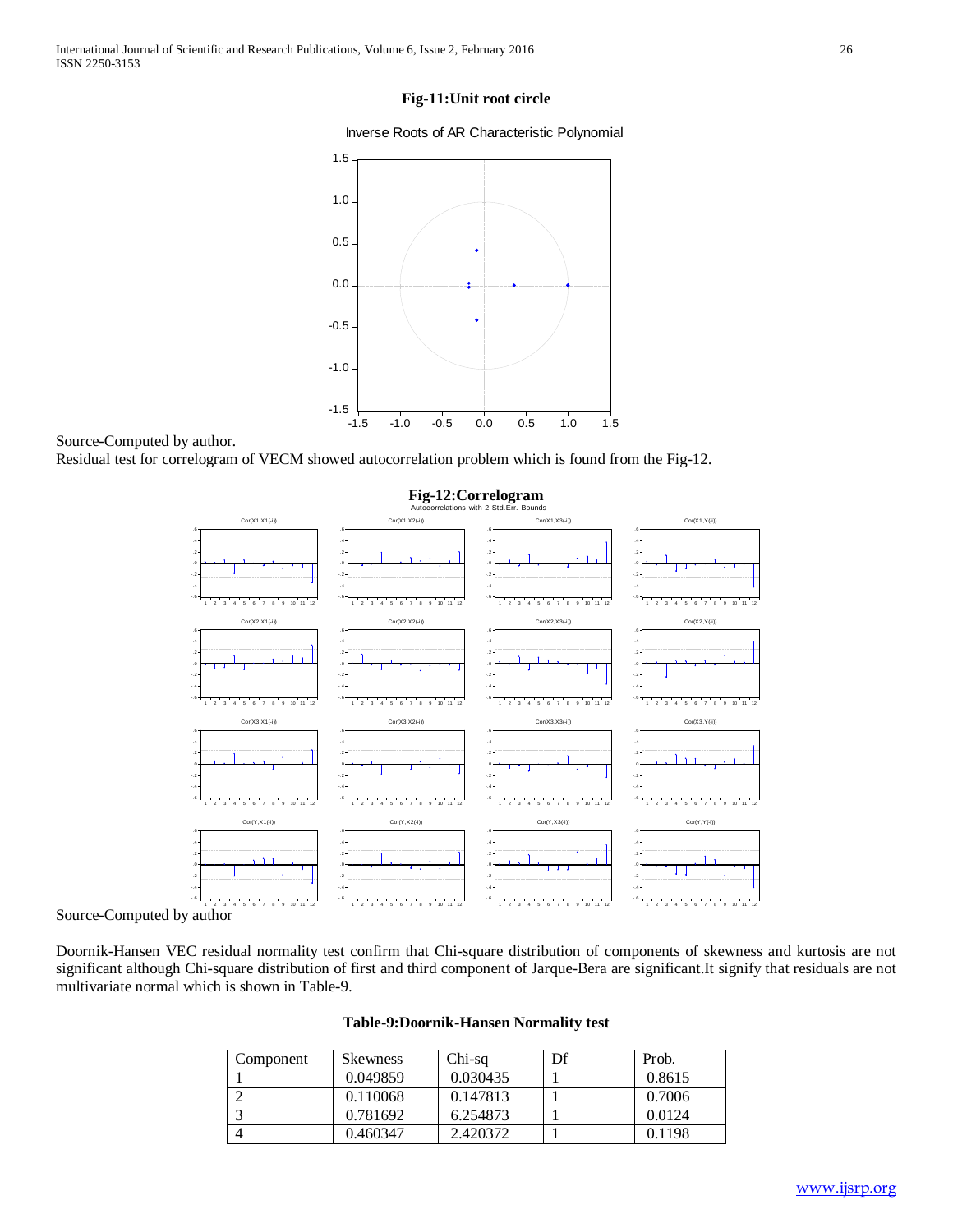|                |             | 8.853494       | 4      | 0.0649 |
|----------------|-------------|----------------|--------|--------|
| Component      | Kurtosis    | Chi-sq         | Df     | Prob.  |
|                | 4.543969    | 10.00600       |        | 0.0016 |
| $\overline{2}$ | 2.943809    | 0.269511       |        | 0.6037 |
| 3              | 4.401776    | 0.561409       |        | 0.4537 |
| 4              | 3.971826    | 2.399823       |        | 0.1213 |
| joint          |             | 13.23674       | 4      | 0.0102 |
| Component      | Jarque-Bera | Df             | Prob.  |        |
|                | 10.03643    | $\overline{2}$ | 0.0066 |        |
| $\overline{c}$ | 0.417325    | $\overline{2}$ | 0.8117 |        |
| 3              | 6.816282    | $\overline{2}$ | 0.0331 |        |
| 4              | 4.820195    | $\overline{2}$ | 0.0898 |        |
| Joint          | 22.09023    | 8              | 0.0048 |        |

## Source-Computed by author

 Some of all the impulse response functions are not converging towards zero which implies that the VEC model is not converging. It is visible in Fig-13.



Source-Computed by author.

## V. POLICY IMPLICATIONS

 More investment ,credits, irrigation facility, infrastructure, floriculture, fishery, forestry are needed to increase agriculture productivity so as to catapult employment rate and share in GDP of the agricultural sector that can be helpful for convergence. It is required to increase industrial share in GDP, convergence of industrial expansion in states and increase in growth rates are urgent which need new industrial policy. The acceleration of service sector due to globalization and liberalization is leading GDP growth in India although it is uneven in the states that should be included in the inclusive growth process. For significant cointegration in the sectoral shares the importance of agriculture and technological shift of industry are to be emphasized in the planning framework.

## VI. CONCLUSION

 The paper concludes that India's agricultural share in GDP has been steadily declining at the rate of 1.69% per year , the industrial share in GDP in India has been catapulting at the rate of 0.93% per year and the service sector share in GDP in India has been increasing at the rate of 0.747% per year from 1950-51 to 2013-14 which are statistically significant. The sectoral shares have weak cointegration but the shares showed the bidirectional causality. The VAR model is stable showing significant relation with previous period but impulse response functions are diverging and the residuals are not normal which was tested by Doornik-Hansen normality test.VECM showed that errors have been correcting speedily and the model is stable since AR polynomial roots lie inside the unit root circle. The sectoral shares and growth rate have significant Beta convergence but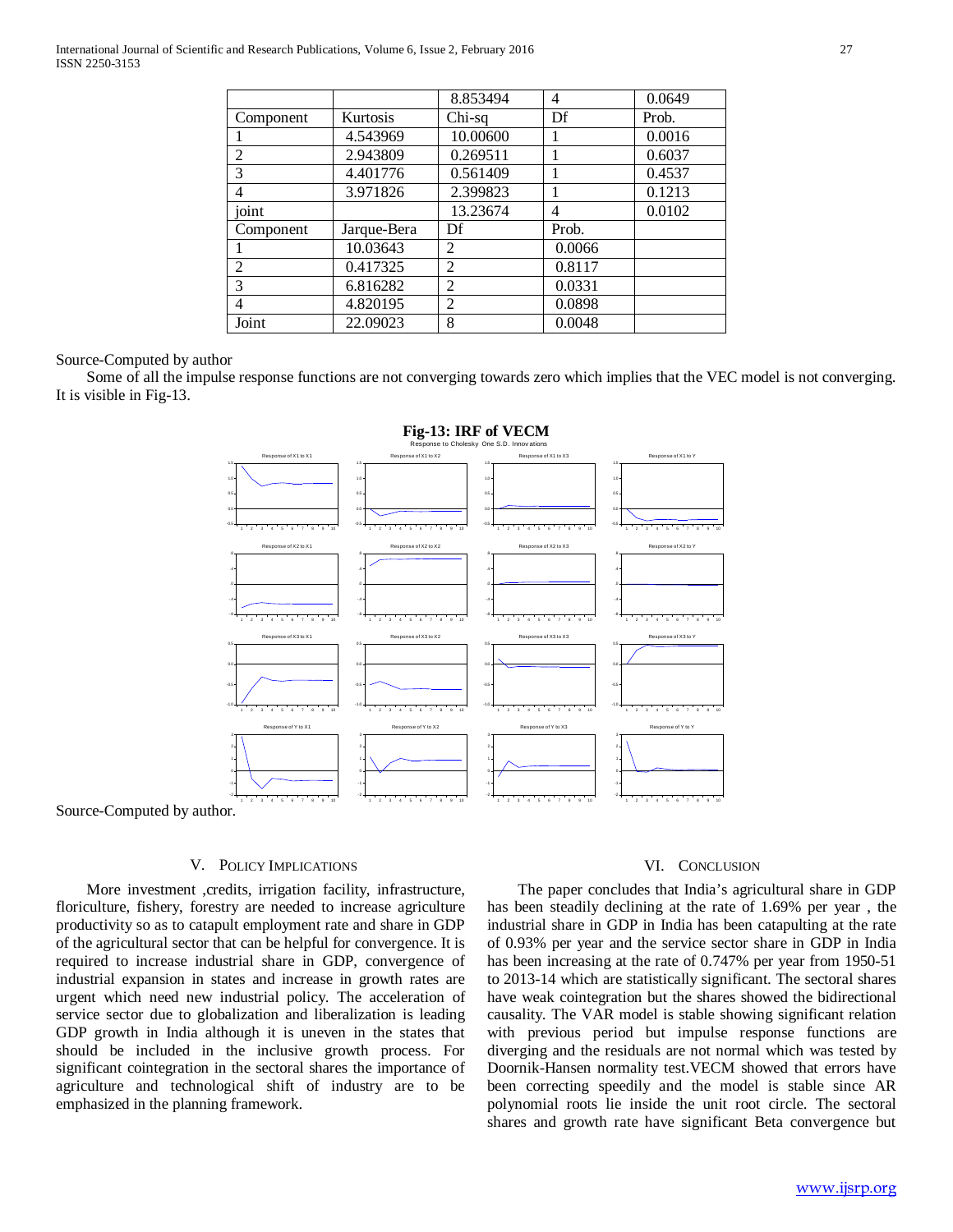insignificant sigma convergence in India during 1950-51-2013- 14 which are not suited for sustainable development in India.

#### **REFERENCES**

- [1] Ahmed,Nisar and Naveed Amjad and Naz Amber.,2013,Sectoral share and Economic growth, International Journal of Business,Economics and Law,Vol-2,No-2.
- [2] Behera,Deepak Kumar.,2012,Economic Growth and Sectoral Linkages:Empirical Evidence from Odisha.Journal of Regional Development and Planning,Vol-1,No-2.
- [3] Bhat ,T.P.,2014, INDIA: Structural Changes in the Manufacturing Sector and Growth Prospect, Working Paper 173 . Institute for Studies in Industrial Development
- [4] Bharati Singh.,2012, Is the Service-Led Growth of India Sustainable?, International Journal of Trade, Economics and Finance, Vol. 3, No. 4, August.
- [5] Chakraborty,S. and A.Mitra.,2009,Is Industry still the engine of growth?An Econometric Study of the organized sector employment in India.Journal of Policy modeling,31,22-35.
- [6] Christina,Echevarria.,1997,Changes in sectoral composition associated with economic growth.International Economic Review,Vol-38,Issue-2,May,431-452
- [7] Dasgupta,S.and A.Singh.,2005,Will Service be the new Emgine of Indian Economic Growth?Development and Change,36(6),1035-57
- [8] Devnath,Avijit and Niranjan Roy.,2012,Structural Change and intersectoral linkages:The Case of NorthEast India.EPW,Vol-XLVII,No-6,72-76,11February.
- [9] Enders,Walter.,2011,Applied Econometric Time Series.Wiley Student Edition.
- [10] Engle R.F. and Granger C.W.J., 1987, Cointegration and error correction: Representation, estimation and testing. Econometrica, 55:251-276.
- [11] Ghate , Chetan.,Gerhard Glomm and Jialu Liu.,2012, Sectoral Infrastructure Investment in an Unbalanced Growing Economy: The Case of India , working paper-262, ICRIER.nov,
- [12] Gordon,Joim and Poonam Gupta.,2003, Understanding India's Services Revolution, Paper prepared for the IMF-NCAER Conference, A Tale of Two Giants: India's and China's Experience with Reform, November 14-16, International Monetary Fund
- [13] Granger,C.W.J.,1969,Investigating Causal Relations by Econometric Models and Cross Spectral Methods,Econometrica,37(3),424-438
- [14] ……………,1986,Forecasting Economic Time Series,Academic Press.
- [15] Hamid,Sepehrdoust and Qazi Muhammad Adnan Hye.,2012,An Empirical Study of Intersetoral Linkages and Economic growth,Trends in Applied Sciences Research,7,494-504,May.
- [16] Hansen, H. and J.A.Doornik, 1994, An omnibus test for univariate and multivariate normality. Discussion Paper,Nuffield College,Oxford University.
- [17] Hussin,Fauzi.and Soo Yoke Yik.,2012, The Contribution of Economic Sectors to Economic Growth: The Cases of China and India , Research in Applied Economics , Vol. 4, No. 4
- [18] Johansen,S., 1988,Statistical Analysis of Cointegrating Vectors. Journal of Economic Dynamics and Control, Vol. 12,231-254.
- [19] …………….,1991,Estimation of Hypothesis Testing of Cointegration Vectors in Gaussian Vector Autoregressive Models, Econometrica 59,Nov,1551-80
- [20] ………..,1994, The role of the constant and linear terms in cointegration analysis of nonstationary variables. Econometric Reviews,13, 205-229
- [21] Johansen S., 1995, Likelihood-Based Inference in Cointegrated Vector Autoregressive Models.Oxford University Press.
- [22] ……….,1996, Likelihood-Based Inference in Cointegrated Vector Autoregressive Models,2nd edition, Oxford University Press.
- [23] ……….. and K.Juselius.,1990,Maximum likelihood estimation and cointegration with application to the demand of money. Oxford Bulletin of Economics and Statistics,52(2),169-210.
- [24] Katuria V. and R Raj S N (2009). Is Manufacturing an Engine of Growth in India? Analyis in the Post Nineties, Paper for the UNU-WIDER/UNU-MERIT/UNIDO Workshop, Pathways to Industrialisation in the 21st Century. New Challenges and Emerging Paradigms, Maastricht 22-23 October, 2009.
- [25] Kularatne,Thamarasi and S.Sivarajasingham.,2015,Intersectoral Dynamic growth linkages:Empirical Guidance from SriLanka.www.academic.edu
- [26] Kuznets, S., 1966. Modern economic growth: Rate, structure and spread. New Delhi: Oxford and IBH Publishing Co.
- [27] Mani,Harish.,G.Balachandran and V.N.Pandit.,2015, Public Investment In Agricultural And GDP Growth: Another Look At The Intersectoral kages And Policy Implications, Working Paper No. 201,Centre for Development Economics Department of Economics.
- [28] Mukherjee,Arpita.,2012, Services Sector in India: Trends, Issues and Way Forward ,Paper presented at the ADB-PIIE Workshop on Developing the Services Sector as an Engine for Inclusive Growth in Asia", organised by Peterson Institute for International Economics, Washington DC, 29-30 May.
- [29] Pais,Jesim.,2014, Growth And Structure Of The Services Sector In India.Working paper , ,Institute for Studies in Industrial Development,ND
- [30] Park,Donghyun and Kwanho Shin.,2012, The Service Sector in Asia: Is It an Engine of Growth?ADB Working paper no-322.December
- [31] Rodrik,Dani and Arvind Subramonian.,2003,From Hindu growth to Productivity surge:The Mystery of the Indian growth transition,IMF Staff Papers.
- [32] M.R.Singariya, M.R., 2014, Links between Structural Changes and Economic Growth in India,Growth,Vol-1,No-1,1-9.
- [33] Singariya1,M.R.and, Narain Sinha.,2015, Relationships among Per Capita GDP, Agriculture and Manufacturing Sectors in India, Journal of Finance and Economics, Vol. 3, No. 2, 36-43
- [34] Singaariya,M.R and Narain Sinha.,2015,Relationships among per capita GDP,Agriculture and Manufacturing sectors in India.Journal of Finance and Economics,3(2),36-43.
- [35] Subramaniam,Vijay and Michael Reed.,2009,Agricultural Intersectoral Linkages and its contribution to Economic growth in the Transition Countries.Paper presented in the conference of International Association of Agricultural Economics,Beijing,August 16-22.
- [36] Srikanta,P and K.Satyanarayan.,2011,Cointegration and Causal Relationship between GDP and Agricultural sector. International Journal of Research and Commerce and Management,Vol-2,Issue No-11,
- [37] Thomas, J.J.,2009, Why is Manufacturing Not the Engine of India's Economic Growth, Examining Trends, 1959-60 to 2008/9, mimeo, 2009
- [38] Tregenna, F.,2007, Which Sectors Can be Engines of Growth and Employment in South Africa?: An Analysis of Manufacturing and Services, Paper presented at the UNU-WIDER CIBS Conference on Southern Engines of Global Growth, Helsinki, 7-9 September.

#### **AUTHORS**

**First Author** – Dr.Debesh Bhowmik (Retired Principal), Associated with International Institute for Development Studies, Kolkata